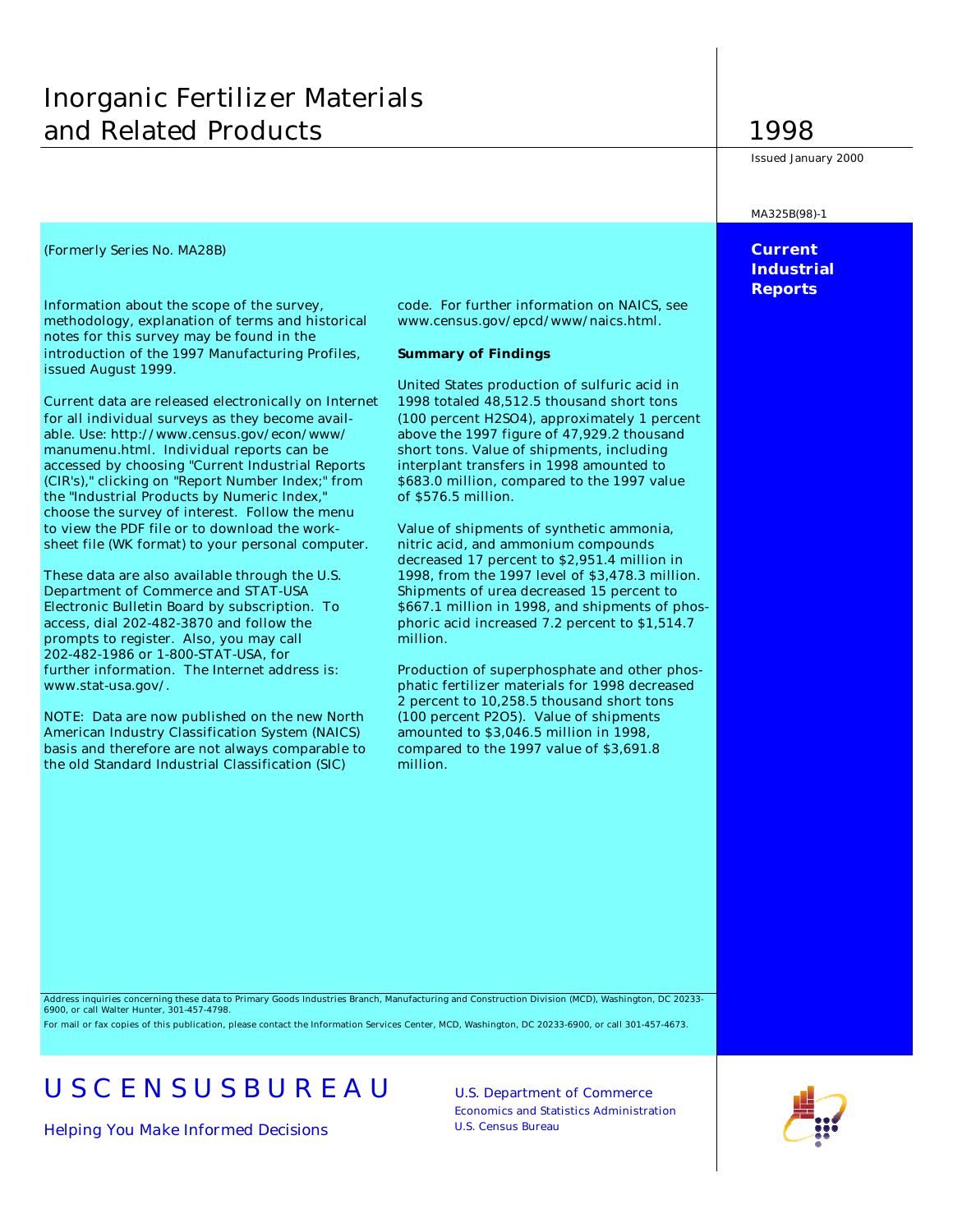Table 1. Shipments and Production of Principal Fertilizer Materials: 1998 to 1994 [Quantity in thousands of short tons. Value in millions of dollars]

|            |                                                |              |              | Total shipments, including<br>interplant transfers |                |
|------------|------------------------------------------------|--------------|--------------|----------------------------------------------------|----------------|
| Product    | Product description                            | Year         | <b>Total</b> |                                                    | Value          |
| code       |                                                |              | production   | Quantity                                           | (f.o.b. plant) |
| 3253111120 | Ammonia, synthetic anhydrous 1/ 1998           |              | 18,474.9     | 8,803.1                                            | 1,214.2        |
|            |                                                | 1997         | 17,890.7     | 8,588.6                                            | 1,577.9        |
|            |                                                | 1996         | 17,922.8     | 9,919.1                                            | 1,689.7        |
|            |                                                | 1995         | 17,402.2     | 9,722.8                                            | 1,661.6        |
|            |                                                | 1994         | 17,869.1     | 10,525.3                                           | 1,540.8        |
| 3253111201 | Ammonium nitrate, original melt liquor 2/ 1998 |              | 9,078.6      | (X)                                                | (X)            |
|            |                                                | 1997         | 8,604.4      | (X)                                                | (X)            |
|            |                                                | 1996         | 8,497.8      | (X)                                                | (X)            |
|            |                                                | 1995         | 8,489.1      | (X)                                                | (X)            |
|            |                                                | 1994         | 8,567.6      | (X)                                                | (X)            |
| 3253111240 |                                                | 1998         | 2,787.4      | 2,861.5                                            | 181.3          |
|            |                                                | 1997         | 2,710.7      | 2,544.0                                            | 180.6          |
|            |                                                | 1996         | 2,662.0      | 2,543.5                                            | 213.6          |
|            |                                                | 1995         | 2,646.7      | 2,551.7                                            | 195.3          |
|            |                                                | 1994         | 2,584.1      | 2.484.9                                            | 168.8          |
| 3253114000 |                                                |              | 8,865.0      | 5,585.8                                            | 667.1          |
|            |                                                | 1997         | 8,189.9      | 5,342.0                                            | 772.3          |
|            |                                                | 1996         | 8,548.3      | 5,781.4                                            | 911.9          |
|            |                                                | 1995         | 8,116.7      | 5,242.8                                            | 848.3          |
|            |                                                | 1994         | 8,360.3      | 5,456.9                                            | 726.1          |
| 3253111111 |                                                |              | 9,285.1      | 1,506.1                                            | 159.9          |
|            |                                                | 1997         | 9,432.7      | 1,804.5                                            | 216.2          |
|            |                                                | 1996         | 9,204.8      | 1,460.9                                            | 196.9          |
|            |                                                | 1995         | 8,839.0      | 1,291.1                                            | 168.2          |
|            |                                                | 1994         | 8,713.7      | 931.8                                              | 116.5          |
|            |                                                |              |              |                                                    |                |
| 3253121000 | Phosphoric acid (100 percent P2O5) 1998        |              | 13,891.2     | 4,649.4                                            | 1,514.7        |
|            |                                                | 1997<br>1996 | 13,158.7     | 4,587.5                                            | 1,405.1        |
|            |                                                |              | 13,210.0     | 4,401.8                                            | 1,226.8        |
|            |                                                | 1995         | 13,133.8     | 4,409.3                                            | 1,219.5        |
|            |                                                | 1994         | 12,792.0     | 4,227.7                                            | 1,103.1        |
| 3251881000 | Sulfuric acid, gross (100 percent)             | 1998         | 48,512.5     | 13,042.7                                           | 683.0          |
|            |                                                | 1997         | 47,929.2     | 12,961.7                                           | r/576.5        |
|            |                                                | 1996         | 47,770.3     | 13,014.8                                           | 571.7          |
|            |                                                | 1995         | 47,519.3     | 12,677.7                                           | 539.3          |
|            |                                                | 1994         | 44,861.9     | 11,767.2                                           | 461.9          |
| 3253124000 | Superphosphates and other fertilizer           |              |              |                                                    |                |
|            | materials (100 percent P2O5) 1998              |              | 10,258.5     | 10,292.9                                           | 3,046.5        |
|            |                                                | 1997         | 10,473.2     | 10,379.9                                           | 3,691.8        |
|            |                                                | 1996         | 10,547.2     | 10,500.9                                           | 3,927.6        |
|            |                                                | 1995         | 10,364.2     | 10,231.0                                           | 3,594.3        |
|            |                                                | 1994         | 10,041.6     | 9,966.9                                            | 2,920.7        |

r/Revised by 5 percent or more from previously published data. X Not applicable.

 1/Excludes data for byproduct ammonia liquor and ammonium sulfate published by the Department of Energy. 2/Represents total amount of original melt liquor produced for all purposes.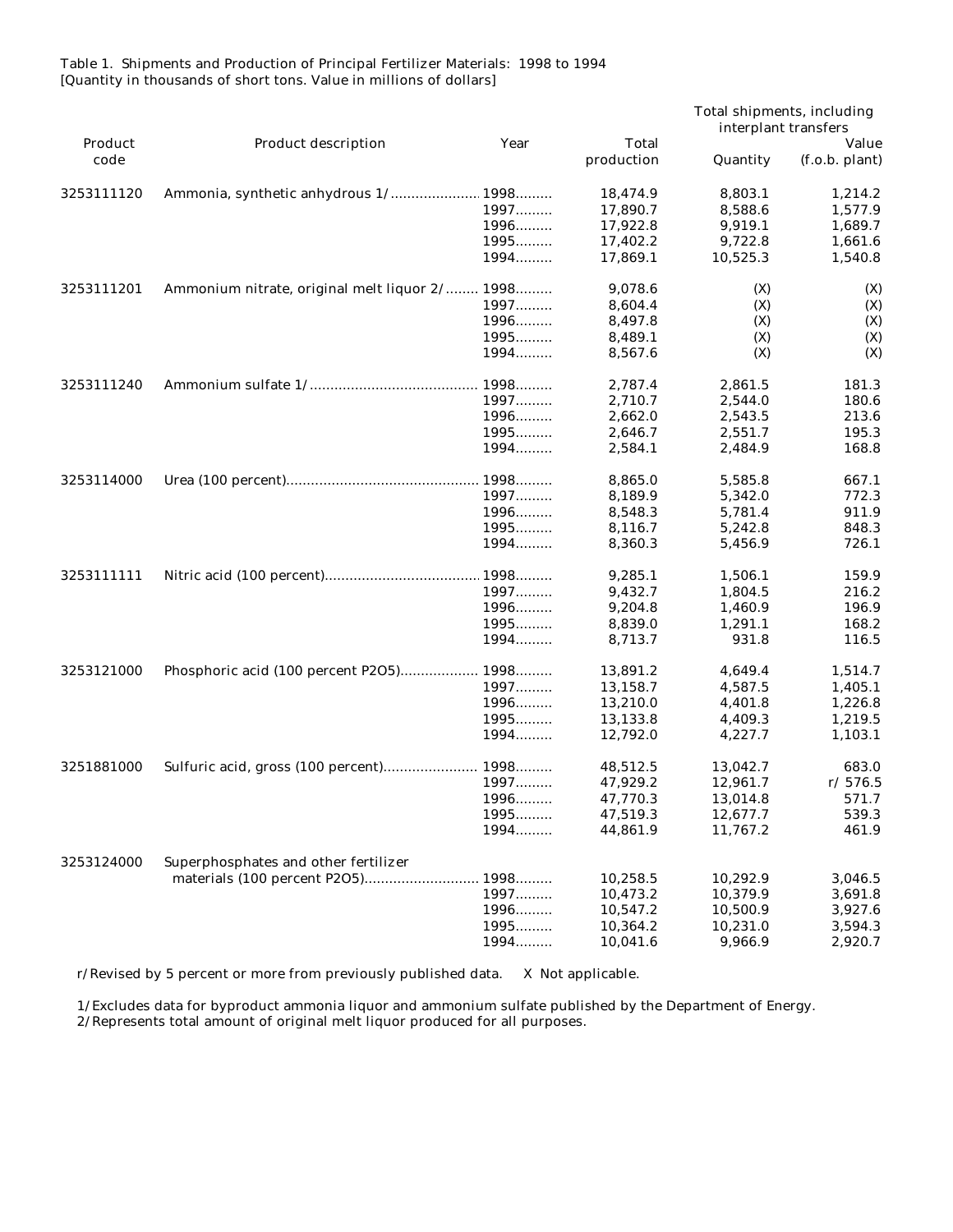#### Table 2. Production and Shipments of Fertilizer Materials: 1998 and 1997 [Quantity in thousands of short tons. Value in millions of dollars]

|                 |                                                           |                     | 1998                                                  |         |                            | 1997     |                                                       |  |
|-----------------|-----------------------------------------------------------|---------------------|-------------------------------------------------------|---------|----------------------------|----------|-------------------------------------------------------|--|
|                 | <b>Chemical and basis</b>                                 |                     | Total shipments,<br>including<br>interplant transfers |         |                            |          | Total shipments,<br>including<br>interplant transfers |  |
| Product<br>code |                                                           | Total<br>production | Quantity                                              | Value   | <b>Total</b><br>production | Quantity | Value                                                 |  |
| 3251881000      | Sulfuric acid, gross (new and fortified)<br>By feedstock: | 48,512.5            | 13,042.7                                              | 683.0   | 47,929.2                   | 12,961.7 | r/576.5                                               |  |
| 3251881111      |                                                           | 39.519.0            | 7,832.4                                               | 440.9   | 38.957.7                   | 7.637.4  | r/389.9                                               |  |
| 3251881121      |                                                           | 3,744.6             | 3,268.8                                               | 87.4    | 3,847.1                    | 3,378.9  | r/57.6                                                |  |
| 3251881131      | Decomposition of alkylation and other                     |                     |                                                       |         |                            |          |                                                       |  |
|                 |                                                           | 4,852.4             | 1,660.4                                               | 134.8   | 4,774.5                    | 1,700.9  | 114.5                                                 |  |
| 3251881141      |                                                           | 396.5               | 281.1                                                 | 19.8    | 350.0                      | 244.6    | 14.5                                                  |  |
|                 | By grade:                                                 |                     |                                                       |         |                            |          |                                                       |  |
| 3251881211      |                                                           | (D)                 | (D)                                                   | (D)     | r/1,424.6                  | r/857.3  | r/46.7                                                |  |
| 3251881221      | Oleum 40 percent and over 40 percent                      | (D)                 | (D)                                                   | (D)     | r/338.5                    | r/224.8  | r/15.8                                                |  |
| 3251881231      |                                                           | 46,684.5            | 11,925.3                                              | 615.3   | 46,166.1                   | 11,879.7 | r/513.9                                               |  |
| 3253111000      | Synthetic ammonia, nitric acid, and                       |                     |                                                       |         |                            |          |                                                       |  |
|                 |                                                           | (X)                 | (X)                                                   | 2,951.4 | (X)                        | (X)      | 3,478.3                                               |  |
| 3253111111      |                                                           | 9,285.1             | 1,506.1                                               | 159.9   | 9,432.7                    | 1,804.5  | 216.2                                                 |  |
| 3253111120      | Ammonia, synthetic anhydrous (100 percent                 | 18,474.9            | 8,803.1                                               | 1,214.2 | 17,890.7                   | 8,588.6  | 1,577.9                                               |  |
| 3253111121      |                                                           | 15,860.6            | 7,238.8                                               | 1,014.7 | 15,348.7                   | 6,816.7  | 1,285.0                                               |  |
| 3253111131      |                                                           | 2,614.3             | 1,564.4                                               | 199.5   | 2,542.1                    | 1,771.9  | 293.0                                                 |  |
|                 | Ammonium nitrate:                                         |                     |                                                       |         |                            |          |                                                       |  |
| 3253111201      | Original melt liquor (100 percent NH4                     |                     |                                                       |         |                            |          |                                                       |  |
|                 |                                                           | 9,078.6             | 4,519.4                                               | 597.3   | 8.604.4                    | 4,365.9  | 614.3                                                 |  |
|                 | Consumed in the manufacture of:                           |                     |                                                       |         |                            |          |                                                       |  |
| 3253111211      | Other nitrogen solutions (100 percent                     |                     |                                                       |         |                            |          |                                                       |  |
|                 |                                                           | 253.2               | (X)                                                   | (X)     | 245.3                      | (X)      | (X)                                                   |  |
| 3253111216      | Ammonium nitrate-urea solutions                           | 4,039.7             | (X)                                                   | (X)     | 3,799.9                    | (X)      | (X)                                                   |  |
| 3253111221      |                                                           | 2,605.3             | 2,490.9                                               | 291.9   | 2,528.2                    | 2,444.9  | r/318.5                                               |  |
| 3253111226      |                                                           | 1,657.1             | 1,630.4                                               | 246.8   | 1,653.3                    | 1,619.1  | 250.4                                                 |  |
| 325311 1231     |                                                           | 523.4               | 398.0                                                 | 58.5    | 377.7                      | r/301.9  | 45.4                                                  |  |
|                 |                                                           |                     |                                                       |         |                            |          |                                                       |  |
| 3253111240      | Ammonium sulfate, synthetic and                           |                     |                                                       |         |                            |          |                                                       |  |
|                 | byproduct other than coke oven                            |                     |                                                       |         |                            |          |                                                       |  |
|                 |                                                           | 2,787.4             | 2,861.5                                               | 181.3   | 2,710.7                    | 2,544.0  | 180.6                                                 |  |
| 3253111241      |                                                           | (D)                 | (D)                                                   | (D)     | (D)                        | (D)      | (D)                                                   |  |
| 3253111246      |                                                           | (D)                 | (D)                                                   | (D)     | (D)                        | (D)      | (D)                                                   |  |
| 3253111250      | Nitrogen solutions (100 percent N), including             |                     |                                                       |         |                            |          |                                                       |  |
|                 |                                                           | 3,888.1             | 3,575.0                                               | 756.2   | 3,627.0                    | 3,214.6  | 815.6                                                 |  |
| 3253111251      | Ammonium nitrate/urea solutions                           | 3,803.8             | 3,491.0                                               | 739.6   | 3,495.6                    | 3,083.9  | 787.9                                                 |  |
| 3253111256      | All other compounds and solutions                         |                     |                                                       |         |                            |          |                                                       |  |
|                 | (e.g. CAN17, AN20, AAN and others)                        |                     |                                                       |         |                            |          |                                                       |  |
|                 | and solutions containing free                             |                     |                                                       |         |                            |          |                                                       |  |
|                 | ammonia, including data for solu-                         |                     |                                                       |         |                            |          |                                                       |  |
|                 | tions containing two or more                              |                     |                                                       |         |                            |          |                                                       |  |
|                 | products such as (a) ammonia,                             |                     |                                                       |         |                            |          |                                                       |  |
|                 | ammonium-nitrate; (b) ammonia,                            |                     |                                                       |         |                            |          |                                                       |  |
|                 | urea; (c) ammonia, ammonium-nitrate,                      |                     |                                                       |         |                            |          |                                                       |  |
|                 |                                                           | 84.3                | 84.0                                                  | 16.6    | 131.4                      | 130.6    | 27.7                                                  |  |
|                 |                                                           |                     |                                                       |         |                            |          |                                                       |  |
| 3253111261      | Other ammonium compounds, including                       |                     |                                                       |         |                            |          |                                                       |  |
|                 | ammonium chloride, gray and white                         | (X)                 | (X)                                                   | 42.6    | (X)                        | (X)      | 73.7                                                  |  |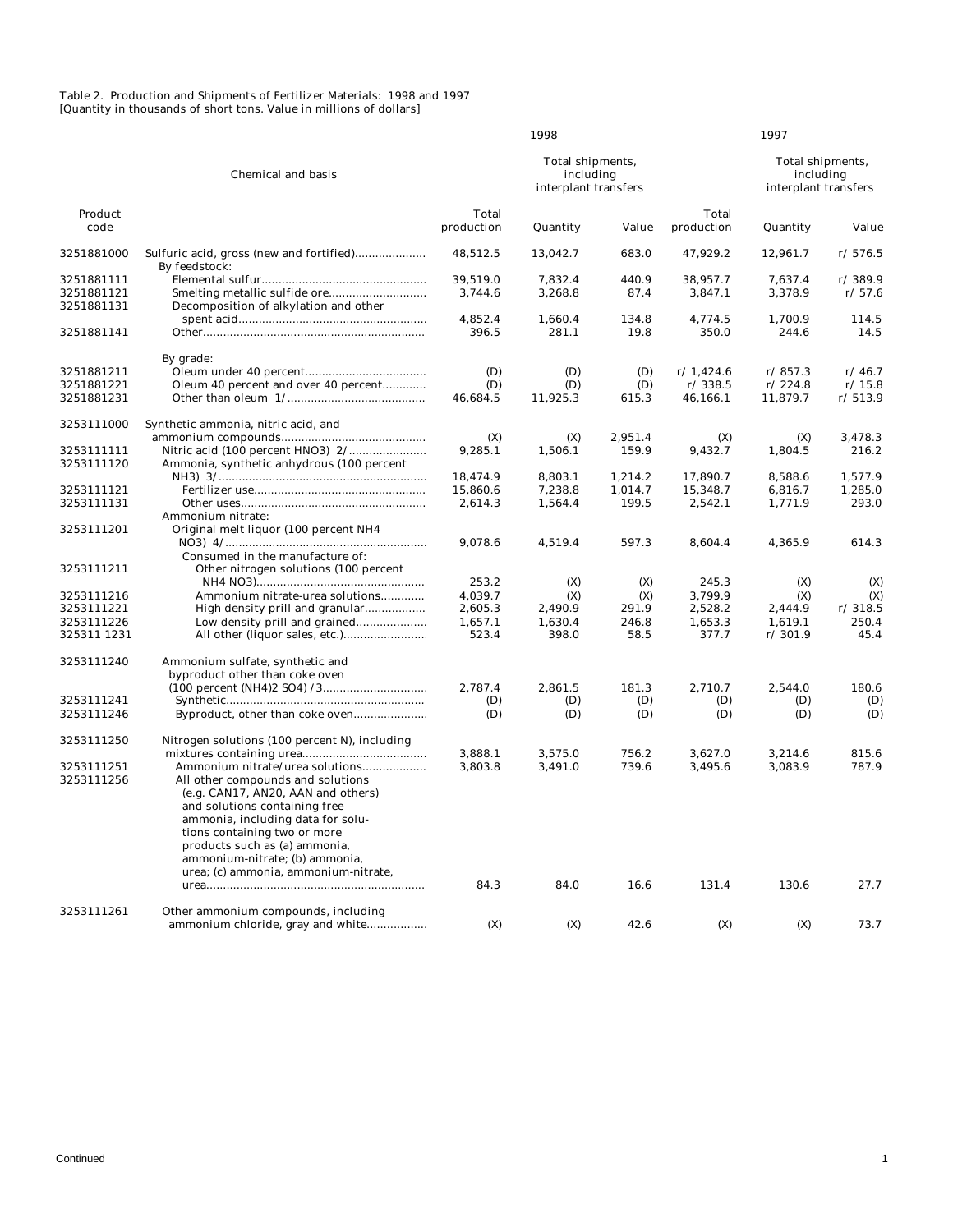Table 2. Production and Shipments of Fertilizer Materials: 1998 and 1997 [Quantity in thousands of short tons. Value in millions of dollars]

|                    |                                                                         |                     | 1998                                                  |         |                     | 1997     |                                                       |
|--------------------|-------------------------------------------------------------------------|---------------------|-------------------------------------------------------|---------|---------------------|----------|-------------------------------------------------------|
|                    | <b>Chemical and basis</b>                                               |                     | Total shipments,<br>including<br>interplant transfers |         |                     |          | Total shipments,<br>including<br>interplant transfers |
| Product<br>code    |                                                                         | Total<br>production | Quantity                                              | Value   | Total<br>production | Quantity | Value                                                 |
|                    |                                                                         |                     |                                                       |         |                     |          |                                                       |
| 3253114000         | Consumed in the manufacture of:                                         | 8,865.0             | 5,585.8                                               | 667.1   | 8,189.9             | 5,342.0  | 772.3                                                 |
| 3253114011         | Urea-ammonium nitrate solutions                                         | 3,032.4             | (X)                                                   | (X)     | 2,776.5             | (X)      | (X)                                                   |
| 3253114021         |                                                                         | 2,010.2             | 1,900.2                                               | 237.2   | 2,455.1             | 2,412.5  | 348.7                                                 |
| 3253114031         |                                                                         | 3,544.1             | 3,435.7                                               | 402.2   | 2,696.3             | 2,665.1  | 390.0                                                 |
| 3253114041         | All other (liquor sales, melamine,                                      |                     |                                                       |         |                     |          |                                                       |
|                    |                                                                         | 278.3               | 249.9                                                 | 27.7    | 262.0               | 264.4    | 33.6                                                  |
| 3253121000         |                                                                         | 13,891.2            | 4,649.4                                               | 1,514.7 | 13,158.7            | 4,587.5  | 1,405.1                                               |
| 3253121111         |                                                                         | 310.8               | 179.0                                                 | 115.8   | 299.1               | 169.2    | 117.9                                                 |
| 3253121121         |                                                                         | 13.580.4            | 4,470.3                                               | 1,398.8 | 12,859.6            | 4,418.3  | 1,287.2                                               |
|                    | By use:                                                                 |                     |                                                       |         |                     |          |                                                       |
| 3253121211         |                                                                         | 12.692.6            | (D)                                                   | (D)     | 11,979.7            | (D)      | (D)                                                   |
| 3253121221         |                                                                         | 887.7               | (D)                                                   | (D)     | 880.0               | (D)      | (D)                                                   |
|                    |                                                                         |                     |                                                       |         |                     |          |                                                       |
| 3253121311         | By grade:                                                               |                     |                                                       |         |                     |          | 897.1                                                 |
|                    |                                                                         | 12,028.0            | 3,271.9                                               | 1,010.1 | 11,411.1            | 3,251.2  |                                                       |
| 3253121321         | Super (65 percent or more P2O5)                                         | 1,552.3             | 1,198.4                                               | 388.8   | 1,448.5             | 1,167.1  | 390.1                                                 |
| 3253144000         | Superphosphates and other phosphatic                                    |                     |                                                       |         |                     |          |                                                       |
|                    | fertilizer materials:                                                   |                     |                                                       |         |                     |          |                                                       |
|                    |                                                                         | 19,678.0            | 19.659.9                                              | (X)     | 21,190.7            | 20,490.4 | (X)                                                   |
|                    | Phosphoric oxide content (100 percent P2O5)                             | 10,258.5            | 10,292.9                                              | 3,046.5 | 10,473.2            | 10,379.9 | 3,691.8                                               |
| 3253144111.        | Normal, enriched, and concentrated                                      |                     |                                                       |         |                     |          |                                                       |
| 121                | superphosphates:                                                        |                     |                                                       |         |                     |          |                                                       |
|                    |                                                                         | 1,469.6             | 1,341.3                                               | (X)     | 1,619.6             | 1,428.5  | (X)                                                   |
|                    | Phosphoric oxide content (100 percent                                   |                     |                                                       |         |                     |          |                                                       |
|                    |                                                                         | 656.5               | 633.2                                                 | 203.8   | 728.0               | 675.9    | r/218.5                                               |
| 3253144131         | Monoammonium phosphates:                                                |                     |                                                       |         |                     |          |                                                       |
|                    |                                                                         | 3,769.4             | 3,758.3                                               | (X)     | 3,499.5             | 3,496.1  | (X)                                                   |
|                    | Phosphoric oxide content (100 percent                                   |                     |                                                       |         |                     |          |                                                       |
|                    |                                                                         | 2,017.5             | 2,007.9                                               | 596.7   | 1,852.5             | 1,863.1  | 667.3                                                 |
| 3253144211         | Diammonium phosphates:                                                  |                     |                                                       |         |                     |          |                                                       |
|                    |                                                                         | 13,790.6            | 13,944.8                                              | (X)     | 15,539.1            | 15,005.3 | (X)                                                   |
|                    | Phosphoric oxide content (100 percent                                   |                     |                                                       |         |                     |          |                                                       |
|                    |                                                                         | 7,224.1             | 7,299.0                                               | 2,131.1 | 7,631.7             | 7,564.3  | 2,704.6                                               |
|                    |                                                                         |                     |                                                       |         |                     |          |                                                       |
| 3253144221,<br>231 | Other ammonium phosphates and other<br>phosphatic fertilizer materials: |                     |                                                       |         |                     |          |                                                       |
|                    |                                                                         |                     |                                                       |         |                     |          |                                                       |
|                    |                                                                         | 648.4               | 615.6                                                 | (X)     | 532.6               | 560.4    | (X)                                                   |
|                    | Phosphoric oxide content (100 percent                                   |                     |                                                       |         |                     |          |                                                       |
|                    |                                                                         | 360.4               | 352.7                                                 | 115.0   | 261.1               | 276.6    | 101.4                                                 |

 D Withheld to avoid disclosing data for individual companies. r/Revised by 5 percent or more from previously published data. X Not applicable.

1/Data for "Other than oleum" include chamber process acid.

2/Includes unspecified amounts of nitric acid produced but not withdrawn from the system.

3/Excludes data for byproduct ammonia liquor and ammonium sulfate published by the Department of Energy.

 4/Represents total amount of original melt liquor produced, including amounts used for fertilizer, explosives, and other uses and amounts consumed in manufacturing other products such as nitrogen solutions (product code 3253111250).

5/Value for gross weight and (100 percent P2O5) are the same value for each 3253144000 product code.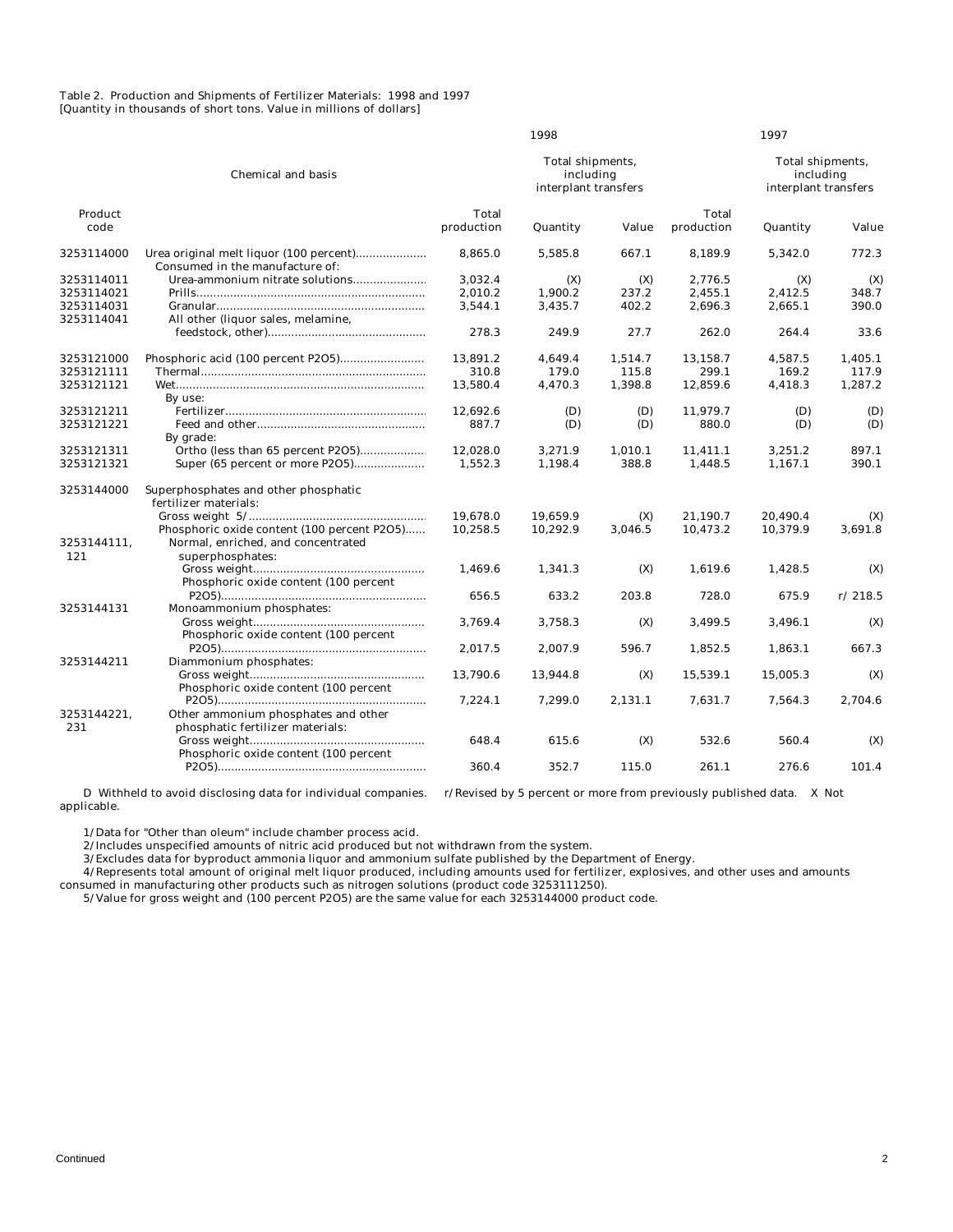Table 3. Quantities of Selected Fertilizer Materials Produced and Consumed: 1998 and 1997 [Quantity in thousands of short tons]

| Toximum in thoubands of short tons<br>Product<br><b>Product description</b> |                                                                                                   | <b>Basis</b> | Consumed in | producing plants |
|-----------------------------------------------------------------------------|---------------------------------------------------------------------------------------------------|--------------|-------------|------------------|
| code                                                                        |                                                                                                   |              | 1998        | 1997             |
| 3251881000                                                                  | Sulfuric acid, gross (new and fortified) 100 percent H2SO4                                        |              | 34,998.9    | 34,165.4         |
| 3253111111                                                                  |                                                                                                   |              | 8,353.8     | 8,399.0          |
| 3253111120                                                                  |                                                                                                   |              | 9.646.8     | 8,049.2          |
|                                                                             | Ammonium nitrate:                                                                                 |              |             |                  |
| 3253111211                                                                  | Other nitrogen solutions 2/ 100 percent NH4NO3                                                    |              | 247.2       | 245.3            |
| 3253111216                                                                  |                                                                                                   |              | 4,039.6     | 3,805.7          |
| 3253111221                                                                  |                                                                                                   |              | (D)         | (D)              |
| 3253111226                                                                  |                                                                                                   |              | (D)         | (D)              |
| 3253111231                                                                  |                                                                                                   |              | 22.4        | r/13.7           |
| 3253111240                                                                  |                                                                                                   |              | 68.4        | 70.3             |
|                                                                             | Urea:                                                                                             |              |             |                  |
| 3253114011                                                                  | Urea-ammonium nitrate solutions 2/ 100 percent urea                                               |              | 3,032.4     | 2,776.5          |
| 3253114021                                                                  |                                                                                                   |              | (D)         | (D)              |
| 3253114031                                                                  |                                                                                                   |              | (D)         | (D)              |
| 3253114041                                                                  | All other (liquor sales, melamine,                                                                |              |             |                  |
|                                                                             |                                                                                                   |              | (D)         | (D)              |
| 3253121000                                                                  |                                                                                                   |              | 9,126.5     | 8,708.5          |
| 3253121111                                                                  |                                                                                                   |              | (D)         | (D)              |
| 3253121121                                                                  |                                                                                                   |              | (D)         | (D)              |
| 3253144000                                                                  | Superphosphates and other phosphatic                                                              |              |             |                  |
|                                                                             |                                                                                                   |              | 38.2        | 47.2             |
|                                                                             | D. Withhold to avoid disclosing data for individual companies represent by 5 percent or more from |              |             |                  |

D Withheld to avoid disclosing data for individual companies. r/Revised by 5 percent or more from previously published data.

 1/Excludes data for byproduct ammonia liquor and ammonium sulfate published by the Department of Energy.

2/Excludes amount converted to solid nitrate.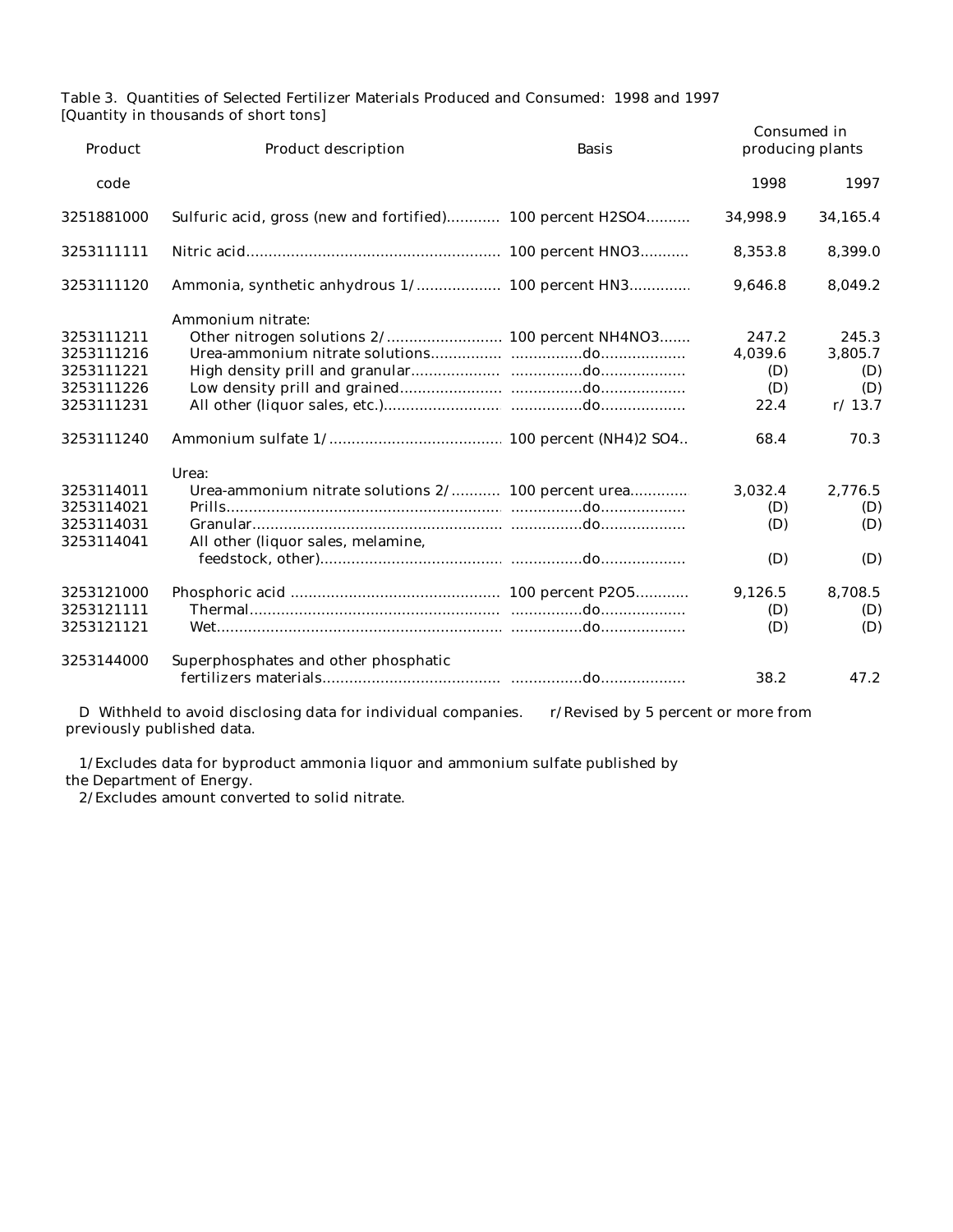### Table 4. Summary of Selected Fertilizer Materials, Interplant Transfers: 1998 and 1997 [Quantity in thousands of short tons. Value in millions of dollars]

| Product    |                                                               |                                                                |          | 1998  | 1997     |        |  |
|------------|---------------------------------------------------------------|----------------------------------------------------------------|----------|-------|----------|--------|--|
| code       | <b>Product description</b>                                    | <b>Basis</b>                                                   | Quantity | Value | Quantity | Value  |  |
| 3251881000 | Sulfuric acid, gross (new and fortified) 100 percent H2SO4    |                                                                | 2.356.9  | 47.6  | 2,121.2  | r/51.0 |  |
| 3251881211 |                                                               |                                                                | (D)      | (D)   | (D)      | (D)    |  |
| 3251881221 |                                                               |                                                                | (D)      | (D)   | (D)      | (D)    |  |
| 3251881231 |                                                               |                                                                | (D)      | (D)   | (D)      | (D)    |  |
| 3253111120 |                                                               |                                                                | 641.5    | 79.7  | 903.8    | 137.9  |  |
| 3253111121 |                                                               |                                                                | (D)      | (D)   | (D)      | (D)    |  |
| 3253111131 |                                                               |                                                                | (D)      | (D)   | (D)      | (D)    |  |
| 3253111240 |                                                               |                                                                | (D)      | (D)   | (D)      | (D)    |  |
| 3253111111 |                                                               |                                                                | (D)      | (D)   | (D)      | (D)    |  |
| 3253114000 |                                                               |                                                                | (D)      | (D)   | (D)      | (D)    |  |
| 3253121000 |                                                               |                                                                | 1,944.6  | 595.6 | 1,998.7  | 485.9  |  |
| 3253144000 | Superphosphates and other phosphatic                          |                                                                | (D)      | (D)   | (D)      | (D)    |  |
|            | D Withheld to avoid disclosing data for individual companies. | r/Revised by 5 percent or more from previously published data. |          |       |          |        |  |

1/Data for "Other than oleum" includes chamber process acid.

2/Excludes data for byproduct ammonia liquor and ammonium sulfate published by the Department of Energy.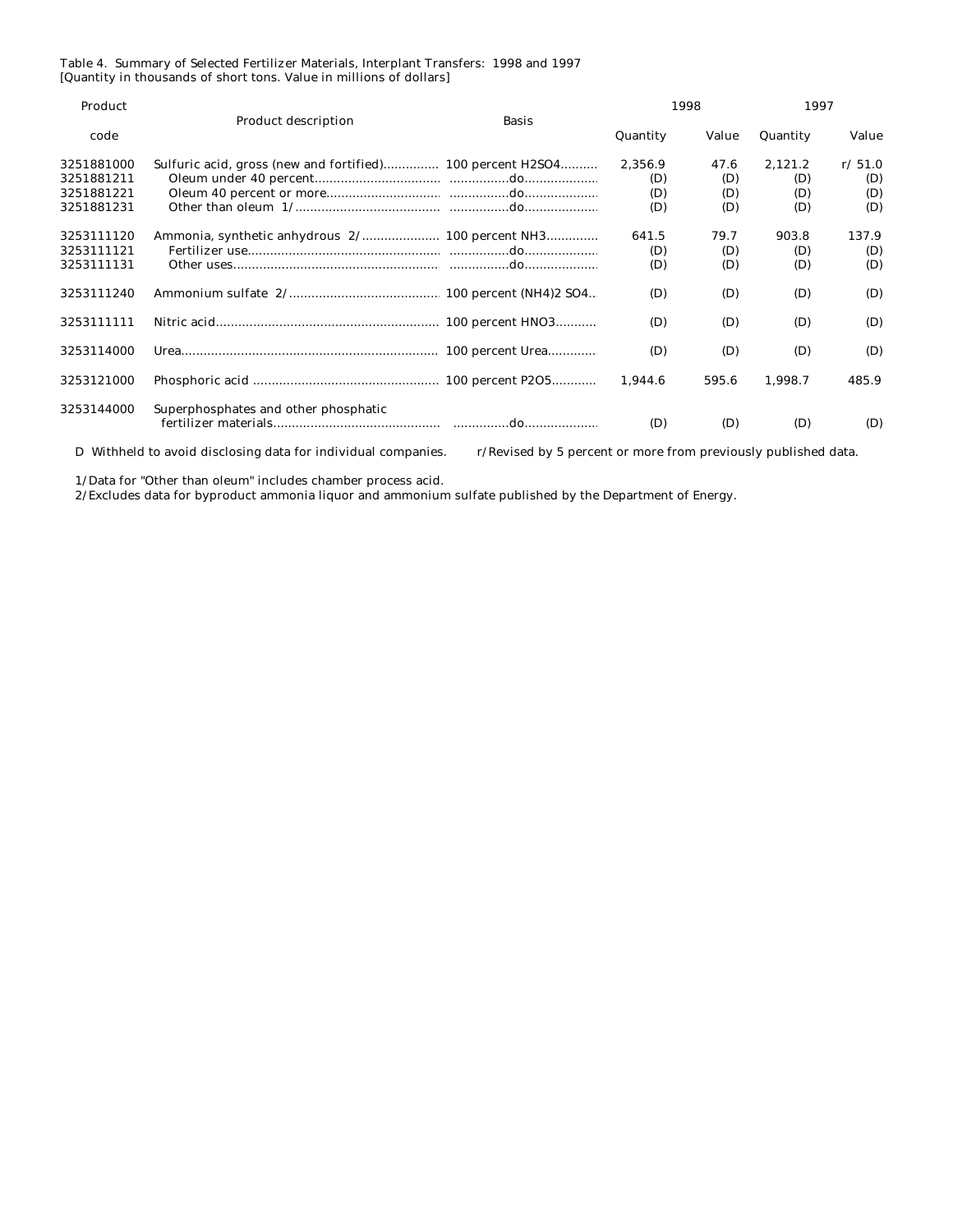## Table 5. Total Shipments (Including Interplant Transfers) of Sulfuric Acid by States: 1998 and 1997

[Quantity in thousands of short tons of 100 percent H2SO4. Value in millions of dollars]

|               | 1998     |       | 1997     |         |  |
|---------------|----------|-------|----------|---------|--|
| <b>State</b>  | Quantity | Value | Quantity | Value   |  |
| United States | 13,042.7 | 683.0 | 12,961.7 | 576.5   |  |
|               | (D)      | (D)   | (D)      | (D)     |  |
|               | 779.2    | (D)   | 848.5    | (D)     |  |
|               | 947.5    | 30.5  | 950.0    | 30.0    |  |
|               | 447.7    | 20.4  | r/419.9  | r/18.7  |  |
|               | (D)      | (D)   | (D)      | (D)     |  |
|               | 1,979.0  | 130.5 | 1,936.9  | 92.4    |  |
|               | (D)      | (D)   | (D)      | (D)     |  |
|               | (D)      | (D)   | (D)      | (D)     |  |
|               | 2,012.7  | 141.8 | 1,884.2  | 115.6   |  |
|               | (D)      | (D)   | (D)      | (D)     |  |
|               | (D)      | (D)   | (D)      | (D)     |  |
|               | 4,043.0  | 218.8 | 4,009.8  | r/178.5 |  |

D Withheld to avoid disclosing data for individual companies. r/Revised by 5 percent or more from previously published data.

# Table 6. Production of New Sulfuric Acid by **States: 1998 and 1997** [Thousands of short tons of 100 percent H2SO4]

| <b>State</b>       | 1998 1/  | 1997 1/  |
|--------------------|----------|----------|
| United States      | 43,660.1 | 43,154.8 |
|                    | 2,201.4  | 2,361.5  |
|                    | 1,120.9  | 1,206.8  |
|                    | 21,282.7 | 20,989.5 |
|                    | 632.2    | 595.3    |
|                    | (D)      | (D)      |
|                    | 6,322.1  | 6,103.5  |
|                    | (D)      | (D)      |
|                    | (D)      | (D)      |
| New Mexico         | (D)      | (D)      |
|                    | (D)      | (D)      |
| Oklahoma and Texas | 4,469.2  | 4,140.9  |
|                    | (D)      | (D)      |
|                    | (D)      | (D)      |
| Other states       | 4,763.9  | 4,796.1  |

D Withheld to avoid disclosing data for individual companies.

1/Includes data for government-owned, privatelyoperated plants.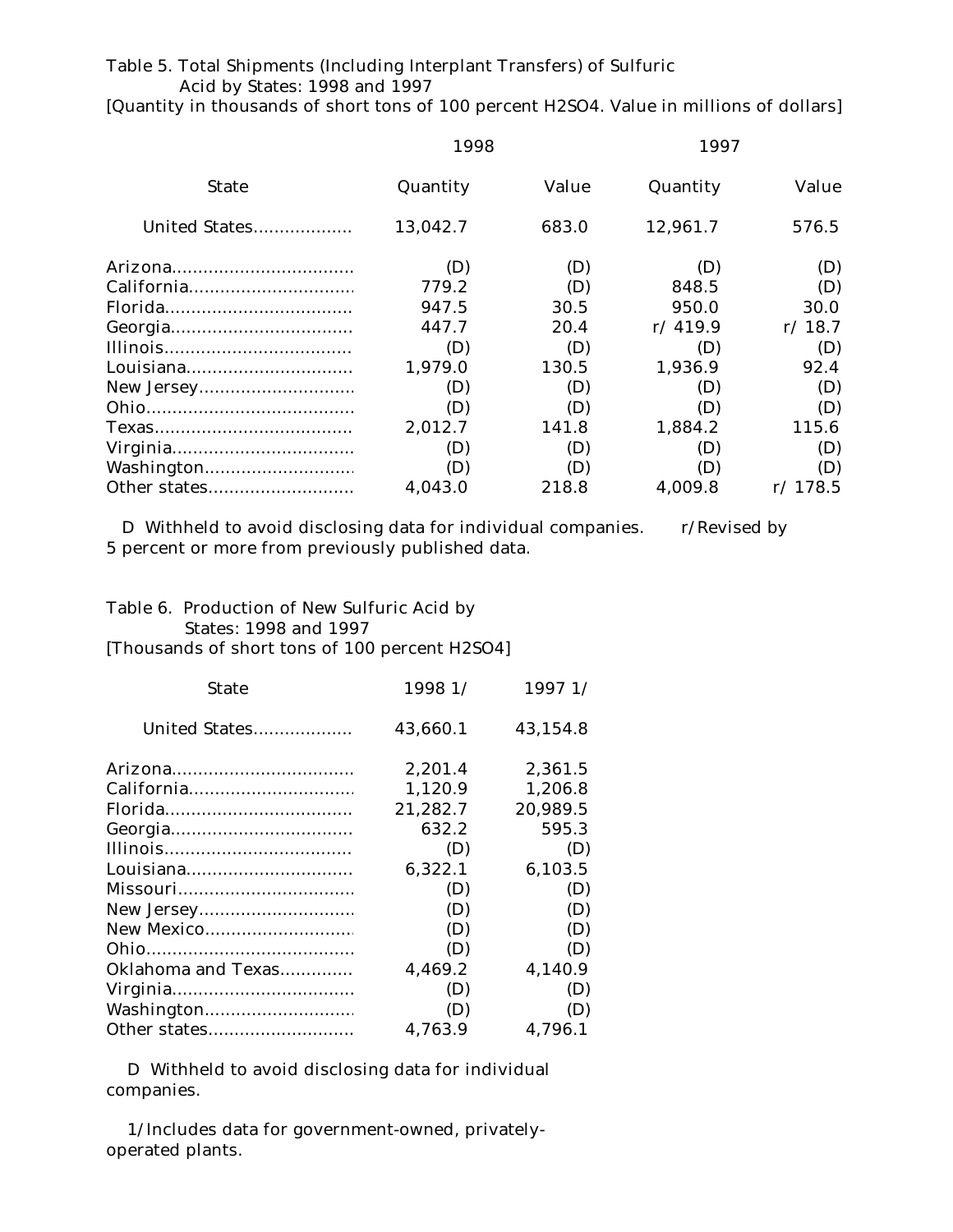| Product<br>code | Product description                                                                    | Year | Total                | First<br>quarter   | Second<br>quarter  | Third<br>quarter   | Fourth<br>quarter  |
|-----------------|----------------------------------------------------------------------------------------|------|----------------------|--------------------|--------------------|--------------------|--------------------|
| 3253111000      | Ammonia, synthetic anhydrous (100 percent<br>percent NH3):                             |      |                      |                    |                    |                    |                    |
|                 |                                                                                        |      | 18,474.9             | 4,696.6            | 4,689.2            | 4,537.3            | 4.551.8            |
|                 |                                                                                        | 1997 | 17,890.7             | 4,405.0            | 4,466.7            | 4,403.3            | 4,615.7            |
|                 | Stocks on hand, end of quarter 1998                                                    |      | (NA)                 | (D)                | (D)                | (D)                | (D)                |
|                 |                                                                                        | 1997 | (NA)                 | 1,554.5            | 822.2              | 1,456.0            | 2,045.3            |
| 3253111120      | Fertilizer use:                                                                        |      |                      |                    |                    |                    |                    |
|                 |                                                                                        | 1997 | 15,860.6<br>15,348.7 | 4,059.0<br>3,852.8 | 3,995.6<br>3,850.9 | 3,877.8<br>3,736.2 | 3,928.2<br>3,908.8 |
|                 | Stocks on hand, end of quarter 1998                                                    |      | (NA)                 | (D)                | (D)                | (D)                | (D)                |
|                 |                                                                                        | 1997 | (NA)                 | (D)                | (D)                | (D)                | (D)                |
| 3253111131      | Other uses:                                                                            |      |                      |                    |                    |                    |                    |
|                 |                                                                                        |      | 2,614.3              | 637.6              | 693.6              | 659.5              | 623.6              |
|                 |                                                                                        | 1997 | 2,542.1              | 552.2              | 615.8              | 667.2              | 706.9              |
|                 | Stocks on hand, end of quarter 1998                                                    |      | (NA)                 | (D)                | (D)                | (D)                | (D)                |
|                 |                                                                                        | 1997 | (NA)                 | (D)                | (D)                | (D)                | (D)                |
|                 | Ammonium nitrate (100 percent NH4NO3):                                                 |      |                      |                    |                    |                    |                    |
| 3253111201      | Original melt liquor 1/:                                                               |      |                      |                    |                    |                    |                    |
|                 |                                                                                        |      | 9,078.6              | 2,234.3            | 2,361.8            | 2,162.0            | 2,320.6            |
|                 |                                                                                        | 1997 | 8,604.4              | 2,194.5            | 2,206.5            | 2,009.7            | 2,193.7            |
|                 | Stocks on hand, end of quarter 1998                                                    |      | (NA)                 | (D)                | (D)                | (D)                | (D)                |
|                 |                                                                                        | 1997 | (NA)                 | 284.9              | 255.6              | 301.5              | 218.8              |
|                 | Total production:                                                                      |      |                      |                    |                    |                    |                    |
| 3253111211      | Consumed in the manufacture of other<br>nitrogen solutions (e.g. CAN17, AN20,<br>AAN): |      |                      |                    |                    |                    |                    |
|                 |                                                                                        |      | 253.2                | 62.3               | 69.7               | 69.0               | 52.3               |
|                 |                                                                                        | 1997 | 245.3                | 63.0               | 60.9               | 52.7               | 68.7               |
|                 | Stocks on hand, end of quarter 1998                                                    |      | (NA)                 | (D)                | (D)                | (D)                | (D)                |
|                 |                                                                                        | 1997 | (NA)                 | (D)                | (D)                | (D)                | (D)                |
| 3253111216      | Liquor consumed in the manufacture of<br>urea-ammonium nitrate solutions:              |      |                      |                    |                    |                    |                    |
|                 |                                                                                        |      | 4,039.7              | 913.5              | 1,033.3            | 992.3              | 1,100.6            |
|                 |                                                                                        | 1997 | 3,799.9              | 997.3              | 955.5              | 942.6              | 904.5              |
|                 | Stocks on hand, end of quarter 1998                                                    |      | (NA)                 | 58.1               | 20.8               | 40.0               | 78.3               |
|                 |                                                                                        | 1997 | (NA)                 | 32.1               | 31.0               | 32.1               | 62.0               |
| 3253111221      | High density prill and granular:                                                       |      |                      |                    |                    |                    |                    |
|                 |                                                                                        |      | 2,605.3              | 705.7              | 747.5              | 536.0              | 616.2              |
|                 |                                                                                        | 1997 | 2,528.2              | 697.5              | 675.4              | 509.5              | 645.8              |
|                 | Stocks on hand, end of quarter 1998                                                    | 1997 | (NA)<br>(NA)         | 26.3<br>46.2       | 26.4<br>42.4       | 49.4<br>(D)        | 38.0<br>35.6       |
| 3253111226      | Low density prill and grained:                                                         |      |                      |                    |                    |                    |                    |
|                 |                                                                                        |      | 1,657.1              | 418.5              | 381.9              | 442.0              | 414.6              |
|                 |                                                                                        | 1997 | 1.653.3              | 336.5              | 418.4              | 417.3              | 481.1              |
|                 | Stocks on hand, end of quarter 1998                                                    |      | (NA)                 | (D)                | (D)                | (D)                | (D)                |
|                 |                                                                                        | 1997 | (NA)                 | (D)                | (D)                | (D)                | (D)                |
|                 |                                                                                        |      |                      |                    |                    |                    |                    |
| 3253111231      | All other (e.g. liquor sales, etc.)                                                    |      |                      |                    |                    |                    |                    |
|                 |                                                                                        |      | 523.4                | 134.4              | 129.4              | 122.7              | 136.9              |
|                 |                                                                                        | 1997 | 377.7                | 100.1              | 96.3               | 87.7               | 93.6               |
|                 | Stocks on hand, end of quarter 1998                                                    |      | (NA)                 | (D)                | (D)                | 10.3               | (D)                |
|                 |                                                                                        | 1997 | (NA)                 | 12.7               | (D)                | (D)                | 3.4                |
| 3253111240      | Ammonium sulfate (100 percent (NH4)2 SO4):                                             |      |                      |                    |                    |                    |                    |
|                 |                                                                                        |      | 2,787.4              | 698.1              | 719.8              | 672.1              | 697.4              |
|                 |                                                                                        | 1997 | 2,701.7              | 593.8              | 709.4              | 696.7              | 701.8              |
|                 |                                                                                        |      | (NA)                 | 212.1              | 119.7              | 79.8               | 212.1              |
|                 |                                                                                        | 1997 | (NA)                 | 138.3              | 100.2              | 220.4              | 266.6              |
| 3253111111      | Nitric acid (100 percent HNO3):                                                        |      |                      |                    |                    |                    |                    |
|                 |                                                                                        |      | 9,285.1              | 2,284.4            | 2,349.5            | 2,240.0            | 2,411.2            |
|                 |                                                                                        | 1997 | 9,432.7              | 2,426.3            | 2,421.1            | 2,185.6            | 2,399.7            |
|                 | Stocks on hand, end of quarter 1998                                                    |      | (NA)                 | (X)                | (X)                | (X)                | (X)                |
|                 |                                                                                        | 1997 | (NA)                 | (X)                | (X)                | (X)                | (X)                |

### Table 7. Primary Production of Inorganic Fertilizer Chemicals by Quarter: 1998 and 1997 [Thousands of short tons]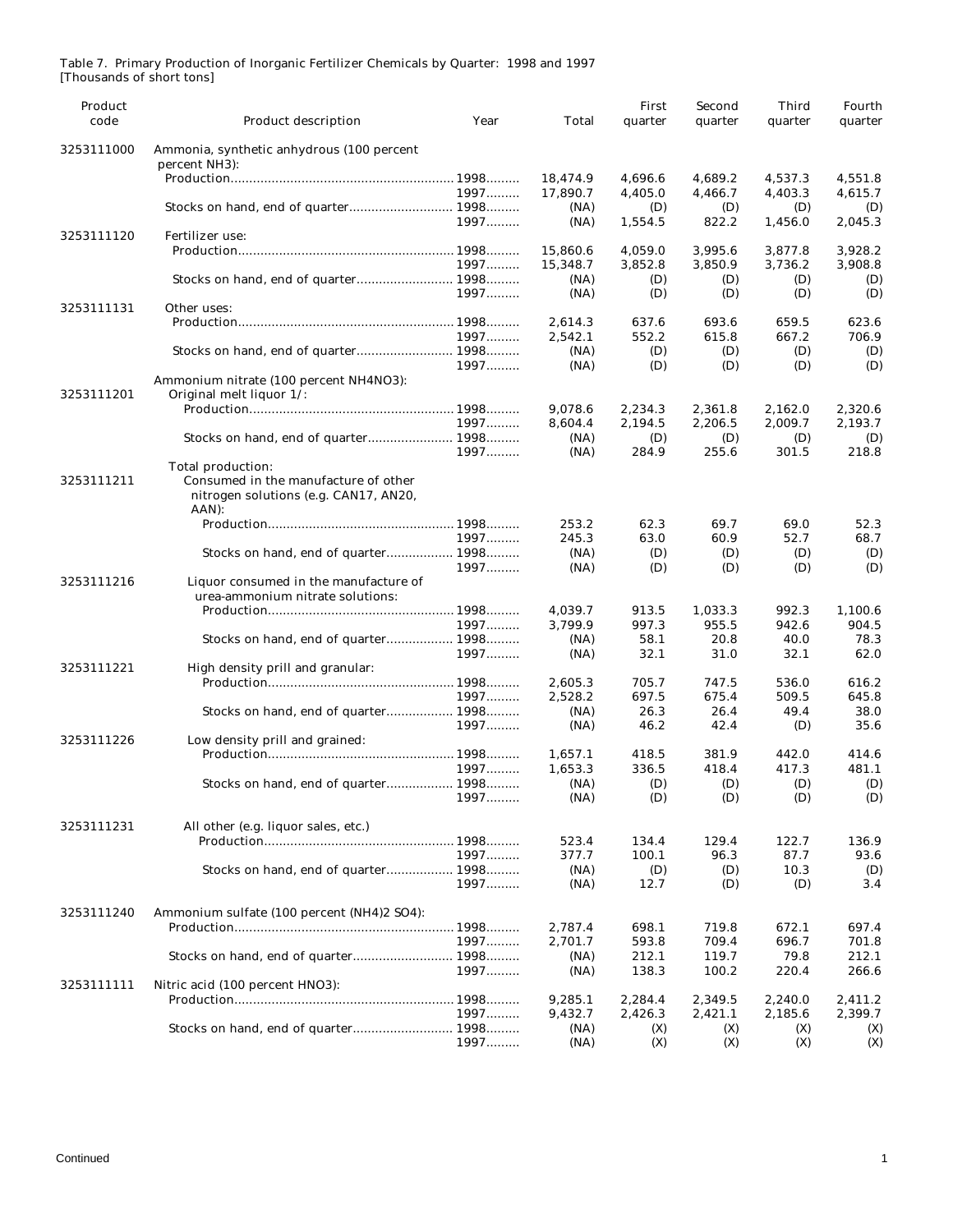| Product<br>code | <b>Product description</b>                                                 | Year | Total    | First<br>quarter | Second<br>quarter | Third<br>quarter | Fourth<br>quarter |
|-----------------|----------------------------------------------------------------------------|------|----------|------------------|-------------------|------------------|-------------------|
| 3253111250      | Nitrogen solutions, including mixtures<br>containing urea (100 percent N): |      |          |                  |                   |                  |                   |
|                 |                                                                            |      | 3,907.1  | 880.4            | 919.6             | 977.4            | 1,129.7           |
|                 |                                                                            | 1997 | 3.627.0  | 978.6            | 935.0             | 844.0            | 869.3             |
|                 | Stocks on hand, end of quarter 1998                                        |      | (NA)     | (D)              | (D)               | (D)              | (D)               |
|                 |                                                                            | 1997 | (NA)     | 461.2            | 308.0             | 473.8            | 425.3             |
| 3253111251      | Solutions containing ammonium nitrate/                                     |      |          |                  |                   |                  |                   |
|                 | urea:                                                                      |      |          |                  |                   |                  |                   |
|                 |                                                                            |      | 3,822.8  | 861.4            | 896.4             | 956.2            | 1,108.7           |
|                 |                                                                            | 1997 | 3,495.6  | 946.7            | 895.0             | 803.6            | 850.3             |
|                 |                                                                            |      | (NA)     | (D)              | (D)               | (D)              | (D)               |
|                 |                                                                            | 1997 | (NA)     | 455.8            | 304.3             | 462.9            | 420.2             |
| 3253111256      | All other solutions:                                                       |      |          |                  |                   |                  |                   |
|                 |                                                                            |      | 84.3     | 19.0             | 23.2              | 21.2             | 21.0              |
|                 |                                                                            | 1997 | 131.4    | 31.9             | 40.1              | 40.4             | 19.0              |
|                 |                                                                            |      |          |                  |                   |                  |                   |
|                 |                                                                            |      | (NA)     | (D)              | (D)               | (D)              | (D)               |
|                 |                                                                            | 1997 | (NA)     | 5.5              | 3.7               | 10.9             | 5.2               |
| 3253121000      | Phosphoric acid (100 percent P2O5):                                        |      |          |                  |                   |                  |                   |
|                 |                                                                            |      | 13,864.2 | 3,637.5          | 3,451.2           | 3,384.5          | 3,390.9           |
|                 |                                                                            | 1997 | 13,158.8 | 3,214.1          | 3,251.2           | 3,212.5          | 3,481.0           |
|                 |                                                                            |      | (NA)     | 203.7            | 210.7             | 198.2            | 224.7             |
|                 |                                                                            | 1997 | (NA)     | 208.1            | 220.2             | 216.7            | 234.9             |
| 3253121111      | Thermal:                                                                   |      |          |                  |                   |                  |                   |
|                 |                                                                            |      | 283.9    | 78.7             | 78.7              | 60.6             | 65.9              |
|                 |                                                                            | 1997 | 299.1    | 130.0            | 56.4              | 56.6             | 56.2              |
|                 |                                                                            |      | (NA)     | 7.3              | 9.0               | (S)              | 5.4               |
|                 |                                                                            | 1997 | (NA)     | 12.6             | 10.3              | 8.2              | 8.1               |
| 3253121121      | Wet:                                                                       |      |          |                  |                   |                  |                   |
|                 |                                                                            |      | 13,580.3 | 3,558.8          | 3,372.5           | 3,324.0          | 3,325.1           |
|                 |                                                                            | 1997 | 12,859.6 | 3,084.1          | 3,194.8           | 3,155.9          | 3,424.8           |
|                 |                                                                            |      | (NA)     | 196.4            | 201.7             | 198.2            | 219.3             |
|                 |                                                                            | 1997 | (NA)     | 195.5            | 210.0             | 208.5            | 226.9             |
|                 | By use:                                                                    |      |          |                  |                   |                  |                   |
| 3253121211      | Fertilizer:                                                                |      |          |                  |                   |                  |                   |
|                 |                                                                            |      | 12,692.6 | 3,334.4          | 3,143.7           | 3,116.2          | 3,098.3           |
|                 |                                                                            | 1997 | 11,979.7 | 2,876.4          | 2,966.7           | 2,930.1          | 3,206.5           |
|                 | Stocks on hand, end of quarter 1998                                        |      | (NA)     | (D)              | (D)               | (D)              | (D)               |
|                 |                                                                            | 1997 | (NA)     | (D)              | (D)               | (D)              | (D)               |
| 3253121221      | Feed and other:                                                            |      |          |                  |                   |                  |                   |
|                 |                                                                            |      | 887.7    | 224.4            | 228.8             | 207.8            | 226.8             |
|                 |                                                                            | 1997 | 880.0    | 207.7            | 228.1             | 225.8            | 218.4             |
|                 | Stocks on hand, end of quarter 1998                                        |      | (NA)     | (D)              | (D)               | (D)              | (D)               |
|                 |                                                                            | 1997 | (NA)     | (D)              | (D)               | (D)              | (D)               |
|                 | By grade:                                                                  |      |          |                  |                   |                  |                   |
| 3253121311      | Ortho (less than 65 percent P2O5):                                         |      |          |                  |                   |                  |                   |
|                 |                                                                            |      | 12,028.0 | 3,178.5          | 2,987.8           | 2,928.1          | 2,933.7           |
|                 |                                                                            | 1997 | 11,411.1 | 2,737.6          | 2,827.7           | 2,791.3          | 3,054.5           |
|                 | Stocks on hand, end of quarter 1998                                        |      | (NA)     | 172.4            | (D)               | 175.0            | 197.0             |
|                 |                                                                            | 1997 | (NA)     | 170.9            | 184.7             | 182.8            | 198.9             |
| 3253121321      | Super (more than 65 percent P2O5):                                         |      |          |                  |                   |                  |                   |
|                 |                                                                            |      | 1,552.3  | 380.3            | 384.7             | 395.9            | 391.4             |
|                 |                                                                            | 1997 | 1,448.5  | 346.4            | 367.2             | 364.6            | 370.4             |
|                 |                                                                            |      | (NA)     | 23.4             | (D)               | 20.9             | 22.3              |
|                 |                                                                            | 1997 | (NA)     | 24.7             | 25.2              | 24.0             | 28.0              |

## Table 7. Primary Production of Inorganic Fertilizer Chemicals by Quarter: 1998 and 1997 [Thousands of short tons]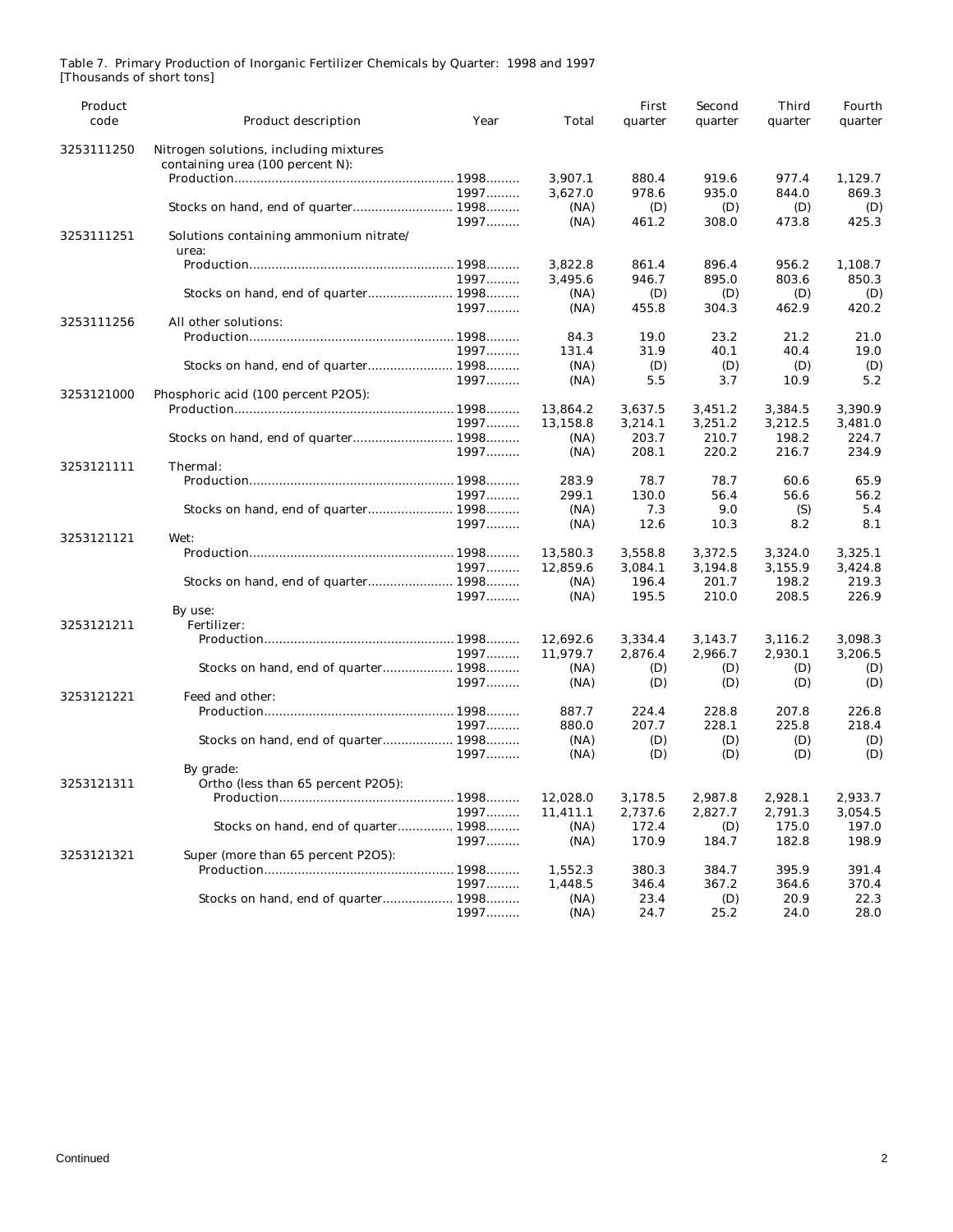| Product<br>code | <b>Product description</b>                    | Year | Total     | First<br>quarter | Second<br>quarter | <b>Third</b><br>quarter | Fourth<br>quarter |
|-----------------|-----------------------------------------------|------|-----------|------------------|-------------------|-------------------------|-------------------|
| 3253114000      | Urea original melt liquor (100 percent urea): |      |           |                  |                   |                         |                   |
|                 |                                               |      | 8,974.6   | 2,137.0          | 2,201.4           | 2,338.2                 | 2,298.1           |
|                 |                                               | 1997 | r/8,304.1 | r/2,253.5        | r/2,134.2         | r/1,952.4               | r/1,964.1         |
|                 |                                               |      | (NA)      | 188.2            | 211.1             | 278.0                   | 275.4             |
|                 |                                               | 1997 | (NA)      | 373.7            | 296.1             | 328.2                   | 259.7             |
|                 | Total production:                             |      |           |                  |                   |                         |                   |
| 3253114011      | Consumed in the manufacture of                |      |           |                  |                   |                         |                   |
|                 | urea-ammonium nitrate solutions:              |      |           |                  |                   |                         |                   |
|                 |                                               |      | 3.142.1   | 691.5            | 724.1             | 812.4                   | 914.0             |
|                 |                                               | 1997 | 2.890.7   | 755.0            | 722.5             | 707.4                   | 705.8             |
|                 |                                               |      | (NA)      | (D)              | (D)               | (D)                     | (D)               |
|                 |                                               | 1997 | (NA)      | (D)              | (D)               | (D)                     | (D)               |
| 3253114021      | Prills:                                       |      |           |                  |                   |                         |                   |
|                 |                                               |      | 2.010.2   | 501.5            | 508.4             | 491.5                   | 508.9             |
|                 |                                               | 1997 | r/2,455.1 | r/722.9          | r/665.1           | r/524.4                 | r/542.7           |
|                 |                                               |      | (NA)      | 57.2             | 77.0              | 107.5                   | 116.0             |
|                 |                                               | 1997 | (NA)      | 87.2             | 44.0              | 47.3                    | 82.9              |
| 3253114031      | Granular:                                     |      |           |                  |                   |                         |                   |
|                 |                                               |      | 3.544.1   | 878.5            | 885.0             | 972.5                   | 808.1             |
|                 |                                               | 1997 | 2.696.3   | 697.6            | 680.4             | 665.0                   | 653.2             |
|                 | Stocks on hand, end of quarter 1998           |      | (NA)      | 38.2             | 84.9              | 145.5                   | 130.0             |
|                 |                                               | 1997 | (NA)      | 139.1            | 109.5             | 130.6                   | 72.9              |
| 3253114041      | All other (solid and solution):               |      |           |                  |                   |                         |                   |
|                 |                                               |      | 278.3     | 65.5             | 83.9              | 61.8                    | 67.1              |
|                 |                                               | 1997 | r/262.0   | r/77.9           | r/66.2            | r/55.4                  | r/62.4            |
|                 |                                               |      | (NA)      | (D)              | (D)               | (D)                     | (D)               |
|                 |                                               | 1997 | (NA)      | (D)              | (D)               | (D)                     | (D)               |

Table 7. Primary Production of Inorganic Fertilizer Chemicals by Quarter: 1998 and 1997 [Thousands of short tons]

D Withheld to avoid disclosing data for individual companies. NA Not available. r/Revised 5 percent or more from previously published data. S Does not meet publication standards. X Not applicable. S Does not meet publication standards.

 1/Represents total amount of original solution produced, including amounts used for fertilizer, explosive, and other uses and amounts consumed in manufacturing other products, such as nitrogen solutions.

 Note: The 1998 and 1997 stocks on hand, end of quarter, were originally published in the Current Industrial Report Series, MQ28B, "Fertilizer Materials." Detail may not add to total because of independent rounding.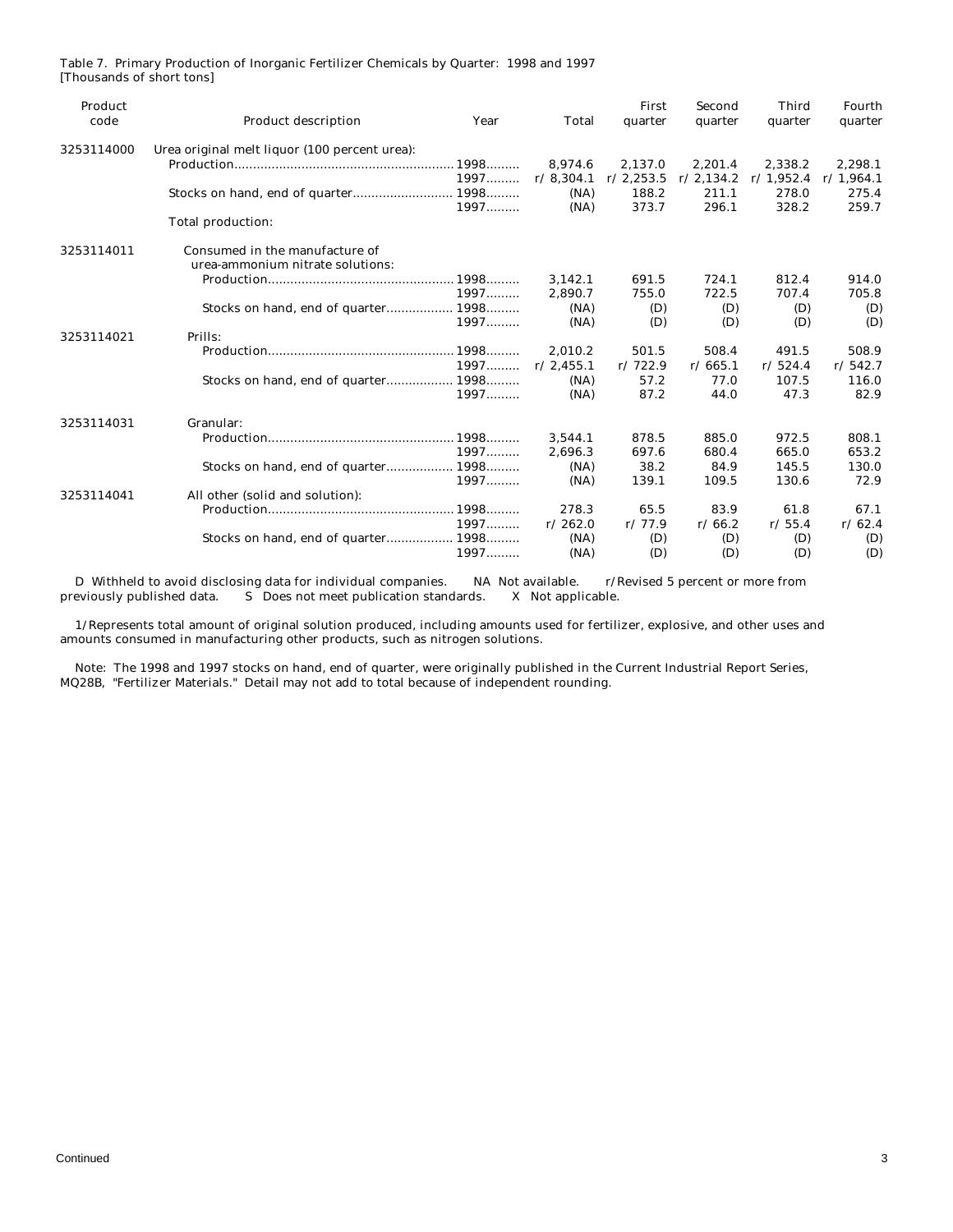|                           |  | Table 8. Production, Shipments, and Stocks of Superphosphates and Other Phosphatic Fertilizer Materials |  |  |
|---------------------------|--|---------------------------------------------------------------------------------------------------------|--|--|
| by Quarter: 1998 and 1997 |  |                                                                                                         |  |  |
| Thousands of short topel  |  |                                                                                                         |  |  |

| Product            |                                                                            |                | First          | Second         | <b>Third</b>   | Fourth         |
|--------------------|----------------------------------------------------------------------------|----------------|----------------|----------------|----------------|----------------|
| code               | Product description                                                        | Year<br>Total  | quarter        | quarter        | quarter        | quarter        |
| 3253144000         | Superphosphates and other phosphatic<br>fertilizer materials:              |                |                |                |                |                |
|                    | Production (100 percent P2O5) 1998                                         | 10,259.6       | 2,589.9        | 2,722.9        | 2,438.4        | 2,508.4        |
|                    | 1997                                                                       | 10,473.2       | 2,557.0        | 2,670.2        | 2,602.5        | 2,643.5        |
|                    | Shipments, including interplant                                            |                |                |                |                |                |
|                    | transfers (100 percent P2O5) 1998                                          | 10,292.0       | 2,612.8        | 2,709.2        | 2,357.6        | 2,612.4        |
|                    | 1997                                                                       | 10,379.9       | 2,590.6        | 2,758.8        | 2,483.6        | 2,546.9        |
|                    | Stocks on hand, end of quarter                                             |                |                |                |                |                |
|                    |                                                                            | (NA)<br>(NA)   | 709.4<br>669.3 | 647.3<br>569.9 | 786.2<br>513.7 | 627.8<br>771.3 |
|                    | 1997                                                                       |                |                |                |                |                |
| 3253144111.        | Normal, concentrated, and enriched                                         |                |                |                |                |                |
| 121                | superphosphates: 1/                                                        |                |                |                |                |                |
|                    | Production (100 percent P2O5) 1998<br>1997                                 | 657.4<br>728.0 | 176.5<br>164.6 | 194.3<br>195.9 | 177.7<br>202.0 | 108.9<br>165.5 |
|                    | Shipments, including interplant                                            |                |                |                |                |                |
|                    | transfers (100 percent P2O5) 1998                                          | 632.3          | 178.6          | 171.9          | 173.0          | 108.7          |
|                    | 1997                                                                       | 675.9          | 153.3          | 193.8          | 206.1          | 122.6          |
|                    | Stocks on hand, end of quarter                                             |                |                |                |                |                |
|                    |                                                                            | (NA)           | 83.8           | 117.0          | 99.2           | 90.5           |
|                    | 1997                                                                       | (NA)           | 109.0          | 80.1           | 54.1           | 124.3          |
|                    | Ammonium phosphates:                                                       |                |                |                |                |                |
| 3253144131         | Monoammonium phosphates:                                                   |                |                |                |                |                |
|                    | Production (100 percent P2O5) 1998                                         | 2,017.5        | 559.7          | 519.5          | 530.5          | 407.8          |
|                    | 1997                                                                       | 1,852.5        | 461.3          | 471.4          | 465.7          | 454.1          |
|                    | Shipments, including interplant                                            |                |                |                |                |                |
|                    | transfers (100 percent P2O5) 1998                                          | 2,007.9        | 531.3          | 525.6          | 507.0          | 444.0          |
|                    | 1997                                                                       | 1,863.1        | 434.1          | 498.8          | 483.4          | 446.7          |
|                    | Stocks on hand, end of quarter                                             |                |                |                |                |                |
|                    |                                                                            | (NA)           | 156.2          | 161.4          | 207.3          | 146.6          |
|                    | 1997                                                                       | (NA)           | 174.4          | 134.8          | 88.8           | 120.4          |
| 3253144211         | Diammonium phosphates:                                                     |                |                |                |                |                |
|                    | Production (100 percent P2O5) 1998                                         | 7,224.3        | 1,739.1        | 1,897.8        | 1,670.5        | 1,917.0        |
|                    | 1997                                                                       | 7,631.7        | 1,871.6        | 1,915.4        | 1,887.0        | 1,957.6        |
|                    | Shipments, including interplant                                            |                |                |                |                |                |
|                    | transfers (100 percent P2O5) 1998                                          | 7,299.1        | 1,800.0        | 1,883.2        | 1,622.3        | 1,993.6        |
|                    | 1997<br>Stocks on hand, end of quarter                                     | 7,564.3        | 1,942.8        | 1,961.1        | 1,732.6        | 1,927.8        |
|                    |                                                                            | (NA)           | 395.3          | 323.7          | 429.2          | 329.2          |
|                    | 1997                                                                       | (NA)           | 298.3          | 287.9          | 288.2          | 470.6          |
|                    |                                                                            |                |                |                |                |                |
| 3253144221,<br>231 | Other ammonium phosphates and other<br>phosphatic fertilizer materials: 2/ |                |                |                |                |                |
|                    | Production (100 percent P2O5) 1998                                         | 360.4          | 114.7          | 111.3          | 59.7           | 74.7           |
|                    | 1997                                                                       | 261.1          | 59.5           | 87.5           | 47.8           | 66.3           |
|                    | Shipments, including interplant                                            |                |                |                |                |                |
|                    | transfers (100 percent P2O5)<br>.1998                                      | 352.7          | 102.9          | 128.5          | 55.2           | 66.2           |
|                    | 1997                                                                       | 276.6          | 60.4           | 105.2          | 61.4           | 49.7           |
|                    | Stocks on hand, end of quarter                                             |                |                |                |                |                |
|                    |                                                                            | (NA)           | 74.1           | 45.1           | 50.4           | 61.6           |
|                    | 1997                                                                       | (NA)           | 87.6           | 67.0           | 82.5           | 56.1           |
|                    |                                                                            |                |                |                |                |                |

D Withheld to avoid disclosing data for individual companies. NA Not available.

 1/"Normal and enriched superphosphates" (3253144111) is combined with "Concentrated superphosphates" (3253144121) to avoid disclosure of data for individual companies.

 2/"Other ammonium phosphates" (3253144221) is combined with "Other phosphatic fertilizer materials" (3253144231) to avoid disclosure of data for individual companies.

 Note: The 1998 and 1997 stocks on hand, end of quarter, were originally published in the Current Industrial Report Series, MQ28B, "Fertilizer Materials." Detail may not add to total due to independent rounding.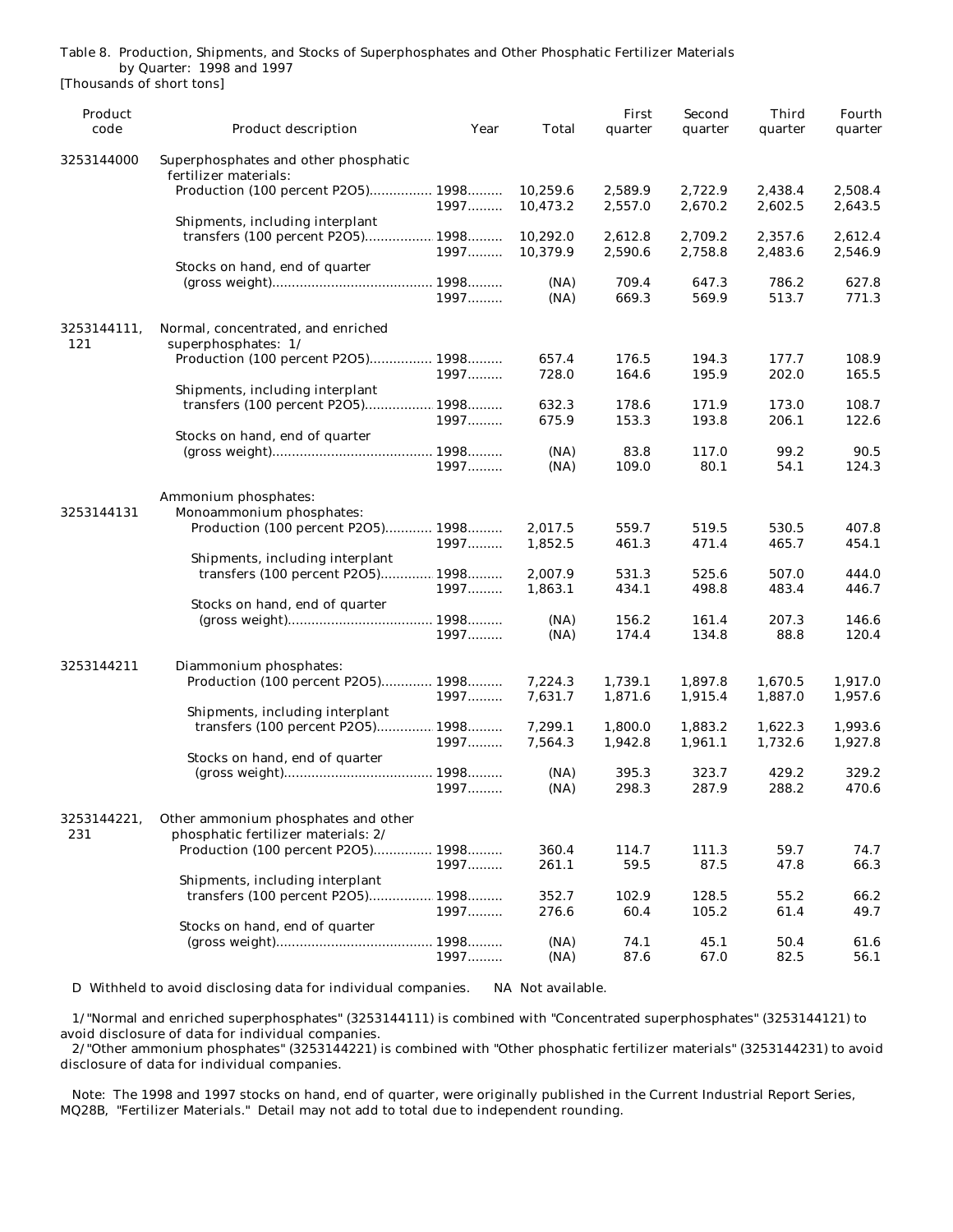Table 9. Production and Stocks of Sulfuric Acid by Process and by Quarter: 1998 and 1997 [Thousands of short tons of 100 percent H2SO4]

|                  |          |                            | Production                                                            |                                                                                                      |                                                              |         |
|------------------|----------|----------------------------|-----------------------------------------------------------------------|------------------------------------------------------------------------------------------------------|--------------------------------------------------------------|---------|
| Quarter and year | Total    | Oleum<br>grades            | Sulfuric acid, gross, new and fortified<br>Other than<br>oleum grades | Sulfuric acid<br>produced<br>through<br>decomposition<br>of alkylation<br>and other<br>spent acid 2/ | Stocks (gross)<br>at producing<br>plants at end of<br>period |         |
| 1998             |          |                            |                                                                       |                                                                                                      |                                                              |         |
| <b>Total</b>     | 48,512.5 | 1,828.1                    | 46,684.5                                                              | 43,660.1                                                                                             | 4,852.4                                                      | (NA)    |
| First quarter    | 12,227.0 | 463.8                      | 11,763.2                                                              | 11,042.2                                                                                             | 1,184.8                                                      | 1,143.6 |
| Second quarter   | 12,458.7 | 462.3                      | 11,996.4                                                              | 11,129.3                                                                                             | 1,329.5                                                      | 990.1   |
| Third quarter    | 11,750.9 | 447.7                      | 11,303.2                                                              | 10,486.8                                                                                             | 1,264.1                                                      | 1,084.3 |
| Fourth quarter   | 12,075.9 | 454.2                      | 11,621.7                                                              | 11,001.8                                                                                             | 1,074.0                                                      | 1,093.7 |
| 1997             |          |                            |                                                                       |                                                                                                      |                                                              |         |
| Total            |          | $47,929.2 \quad r/1,763.1$ | 46,166.1                                                              | 43,154.8                                                                                             | 4,774.5                                                      | (NA)    |
| First quarter    | 11,611.1 | r/416.9                    | 11,194.2                                                              | 10,320.6                                                                                             | 1,290.6                                                      | 777.3   |
| Second quarter   | 11,956.7 | r/454.4                    | 11,502.2                                                              | 10,737.9                                                                                             | 1,218.7                                                      | 679.5   |
| Third quarter    | 12,229.5 | r/464.2                    | 11,765.3                                                              | 10,944.6                                                                                             | 1,285.0                                                      | 723.9   |
| Fourth quarter   | 12,131.9 | r/427.6                    | 11,704.3                                                              | 11,151.7                                                                                             | 980.1                                                        | 893.0   |
|                  |          |                            |                                                                       |                                                                                                      |                                                              |         |

NA Not available. r/Revised by 5 percent or more from previously published data.

 1/Represents gross production of sulfuric acid less acid produced through decomposition and spent acid used in fortification.

2/Spent acid fortified by the addition of sulfur trioxide.

Note: Detail may not add to total because of independent rounding.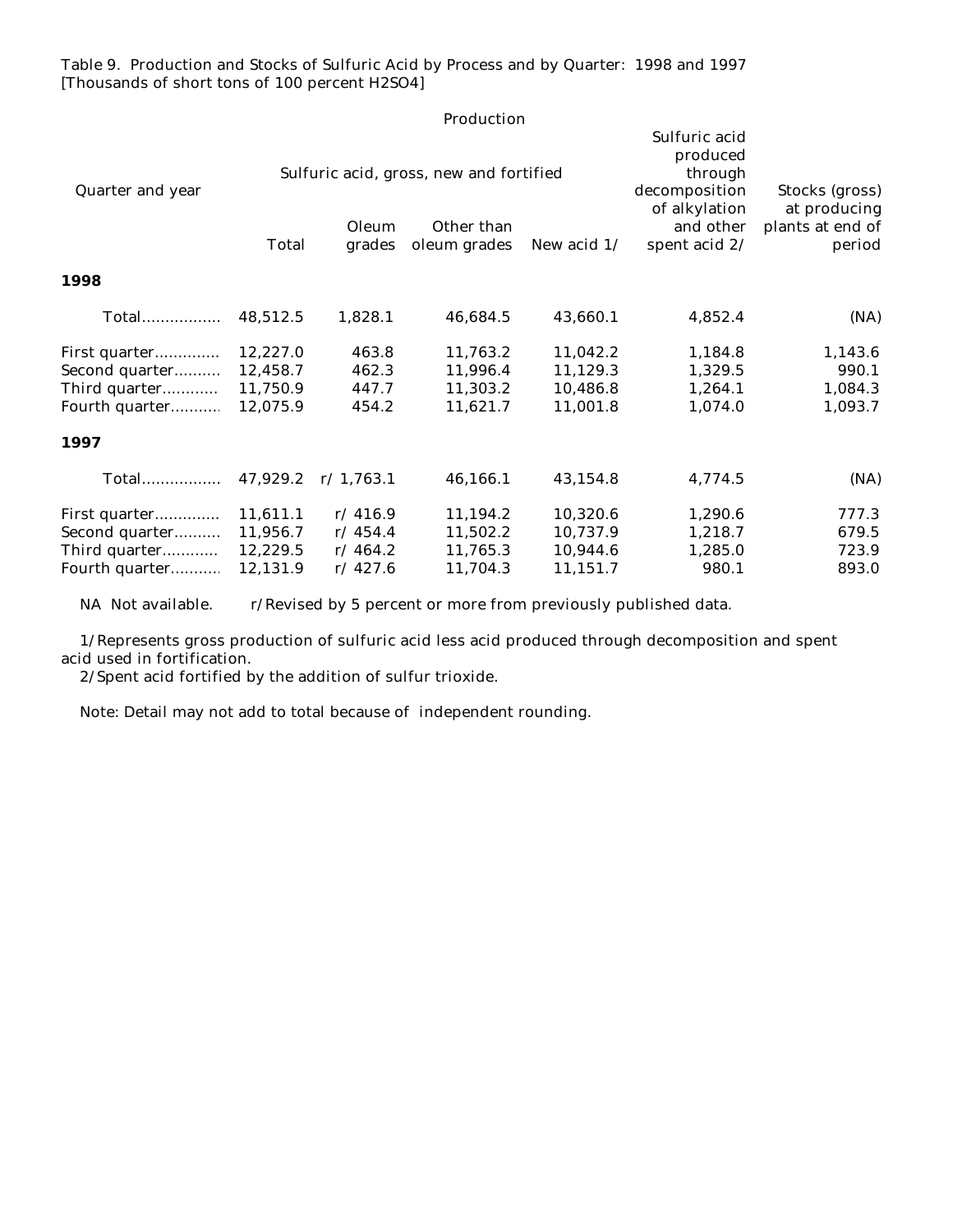Table 10. Production, Exports, Imports, and Apparent Consumption of Fertilizer Materials: 1998 and 1997 [Quantity in thousands of metric tons]

| Product    | <b>Product description</b>                             | Production | <b>Exports of domestic</b><br>merchandise 1/ |       | Percent<br>exports to<br>production | <b>Imports</b> for<br>consumption 2/ |       | Apparent<br>consump-<br>tion $3/$ | Percent<br>imports to<br>apparent<br>consump-<br>tion |
|------------|--------------------------------------------------------|------------|----------------------------------------------|-------|-------------------------------------|--------------------------------------|-------|-----------------------------------|-------------------------------------------------------|
| code       |                                                        | (quantity) | Quantity                                     | Value | (quantity)                          | Quantity                             | Value | (quantity)                        | (quantity)                                            |
|            | 1998                                                   |            |                                              |       |                                     |                                      |       |                                   |                                                       |
| 3253111120 |                                                        | 16,760.3   | (D)                                          | (NA)  | (D)                                 | (D)                                  | (NA)  | (D)                               | (D)                                                   |
| 3253111201 | Ammonium nitrate, original solution                    | 8,236.1    | 54.8                                         | (NA)  | 0.7                                 | 759.2                                | (NA)  | 8,940.5                           | 8.5                                                   |
| 3253111250 | Nitrogen solutions,<br>ammonium nitrate/urea solutions | 3,527.3    | 52.6                                         | (NA)  | 1.5                                 | 633.5                                | (NA)  | 4,108.2                           | 15.4                                                  |
| 3253111240 |                                                        | 2.528.7    | 1,050.3                                      | (NA)  | 41.5                                | 318.5                                | (NA)  | 1,796.9                           | 17.7                                                  |
| 3253114000 |                                                        | 8,042.3    | 840.6                                        | (NA)  | 10.5                                | 3,323.9                              | (NA)  | 10,525.7                          | 31.6                                                  |
| 3253121000 |                                                        | 12,602.0   | (D)                                          | (NA)  | (D)                                 | 84.5                                 | (NA)  | (D)                               | (D)                                                   |
| 3253144111 | Normal and enriched superphosphate 4/                  | (D)        | (D)                                          | (NA)  | (D)                                 | (D)                                  | (NA)  | (D)                               | (D)                                                   |
| 3253144121 | Concentrated superphosphate 4/                         | 1,333.2    | 622.5                                        | (NA)  | 46.7                                | $\sim$                               | (NA)  | 710.7                             |                                                       |
| 3253144211 |                                                        | 12,510.8   | 9,869.7                                      | (NA)  | 78.9                                | 43.9                                 | (NA)  | 2,684.9                           | 1.6                                                   |
| 3251881000 |                                                        | 44,010.3   | 155.5                                        | (NA)  | 0.4                                 | 2,043.1                              | (NA)  | 45,897.9                          | 4.5                                                   |
|            | 1997                                                   |            |                                              |       |                                     |                                      |       |                                   |                                                       |
| 3253111120 |                                                        | 16,230.3   | (D)                                          | (NA)  | (D)                                 | (D)                                  | (NA)  | (D)                               | (D)                                                   |
| 3253111201 | Ammonium nitrate, original solution                    | 7,805.9    | 47.5                                         | (NA)  | 0.6                                 | 708.1                                | (NA)  | 8,466.6                           | 8.4                                                   |
| 3253111250 | Nitrogen solutions,<br>ammonium nitrate/urea solutions | 3,290.4    | 57.5                                         | (NA)  | 1.7                                 | 780.4                                | (NA)  | 4,013.3                           | 19.4                                                  |
| 3253111240 |                                                        | 2,459.2    | 868.3                                        | (NA)  | 35.3                                | 478.4                                | (NA)  | 2,069.4                           | 23.1                                                  |
| 3253114000 |                                                        | 7,429.8    | 932.7                                        | (NA)  | 12.6                                | 2,533.1                              | (NA)  | 9,030.2                           | 28.1                                                  |
| 3253121000 |                                                        | 11,937.5   | (D)                                          | (NA)  | (D)                                 | 24.6                                 | (NA)  | (D)                               | (D)                                                   |
| 3253144111 | Normal and enriched superphosphate 4/                  | (D)        | (D)                                          | (NA)  | (D)                                 | (D)                                  | (NA)  | (D)                               | (D)                                                   |
| 3253144121 | Concentrated superphosphate 4/                         | 1.469.3    | 592.2                                        | (NA)  | 40.3                                | $\sim$                               | (NA)  | 877.1                             |                                                       |
| 3253144211 |                                                        | 14,097.0   | 9,439.2                                      | (NA)  | 67.0                                | 56.6                                 | (NA)  | 4,714.4                           | 1.2                                                   |
| 3251881000 |                                                        | 43,481.1   | 117.8                                        | (NA)  | 0.3                                 | 2,014.6                              | (NA)  | 45,377.9                          | 4.4                                                   |

- Represents zero. D Withheld to avoid disclosing data for individual companies. NA Not available.

1/Source: Census Bureau report EM 545, U.S. Exports.

2/Source: Census Bureau report IM 145, U.S. Imports for Consumption.

3/Apparent consumption is derived by subtracting exports from manufacturers' production plus imports. Apparent consumption

does not include any adjustments for changes in inventories. 4/Product code (325314 4111) "Normal and enriched superphosphates" is combined with product code (325314 4211) "Concentrated sperphosphates" to avoid disclosing data for individual companies.

 Note: For comparison of North American Industry Classification System-based codes (NAICS), HTSUSA import numbers, and Schedule B export numbers, see Table 11.